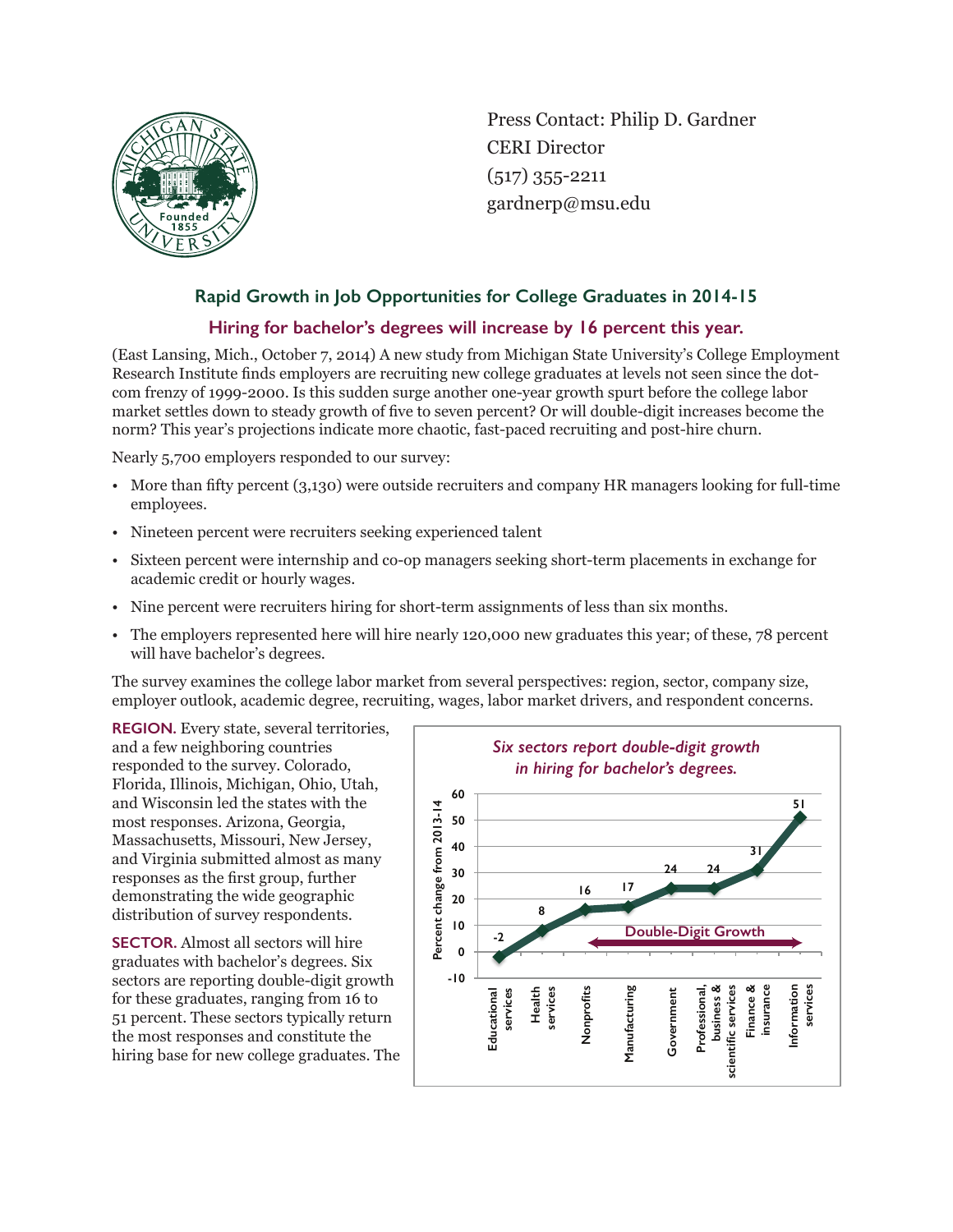two sectors reporting declines are Educational Services and Utilities. The slight decline in Educational Services (-2 percent) indicates that hiring in this sector never gels until late spring. Utilities is still retrenching: the reported decline of 17 percent tallies with jobs data from other sources. The 31-percent growth in Financial Services shows regional banks, insurance companies, small investment firms, and personal financial service firms are making up for last year's reductions.

**COMPANY SIZE.** The majority of companies employ fewer than 100 people (41 percent). Another 35 percent employ between 500 and 1,500 people; 14 percent, between 1,500 and 10,000; and 11 percent, more than 10,000 employees. Companies will increase hiring for all degrees with two exceptions.

- Companies with 101-1,500 employees will hire fewer graduates with master's degrees.
- Companies with 1,501-10,000 employees will hire fewer graduates with professional degrees.
- Neither group, however, will dampen overall growth.

| Job opportunities for Associate's and MBAs degrees will grow by double-digits this year. |                             |                            |                                 |                       |  |
|------------------------------------------------------------------------------------------|-----------------------------|----------------------------|---------------------------------|-----------------------|--|
|                                                                                          | Percent change from 2013-14 |                            |                                 |                       |  |
| Degree                                                                                   | < 100<br>employees          | $101 - 1,500$<br>employees | $1,501-$<br>10,000<br>employees | > 10,001<br>employees |  |
| Associate's                                                                              | 96                          | 18                         | 12                              | Н                     |  |
| Bachelor's                                                                               | 12                          | 17                         | Н                               | 20                    |  |
| <b>MBA</b>                                                                               | 28                          | П                          | 12                              | 82                    |  |
| Master's                                                                                 | 14                          | $-5$                       | 0                               |                       |  |
| PhD                                                                                      | 39                          | 5                          | 12                              | 26                    |  |
| Professional                                                                             | 33                          | 10                         | 17                              | 19                    |  |

**EMPLOYER OUTLOOK.** The vast majority of employers were fairly confident about the strength of the college labor market this year:

- Eighty-four percent hired at least one new college graduate during 2013-14. This year, 97 percent will do so.
- Of the 18 percent that did not hire last year, only one-fifth will not be hiring anyone this year.
- Seventy-four percent rated the overall new college labor market good to excellent. The average rating of 3.2 (on a scale of 1 to 5) was considerably higher than last year (2.8), compared closely to 1999 levels, but fell just short of the high set in 2007.
- Eighty-two percent rated the new college labor market for their sector very good to excellent. The average rating of 3.6 was higher than last year (3.3) and comparable to the ratings in 1999 and 2007.
- Employers seeking graduates with associate's and bachelor's degrees will increase hiring.
- Slightly more than 40 percent of employers recruiting graduates with MBAs, master's degrees, PhDs, and professional degrees will also increase hiring, an improvement for each degree level.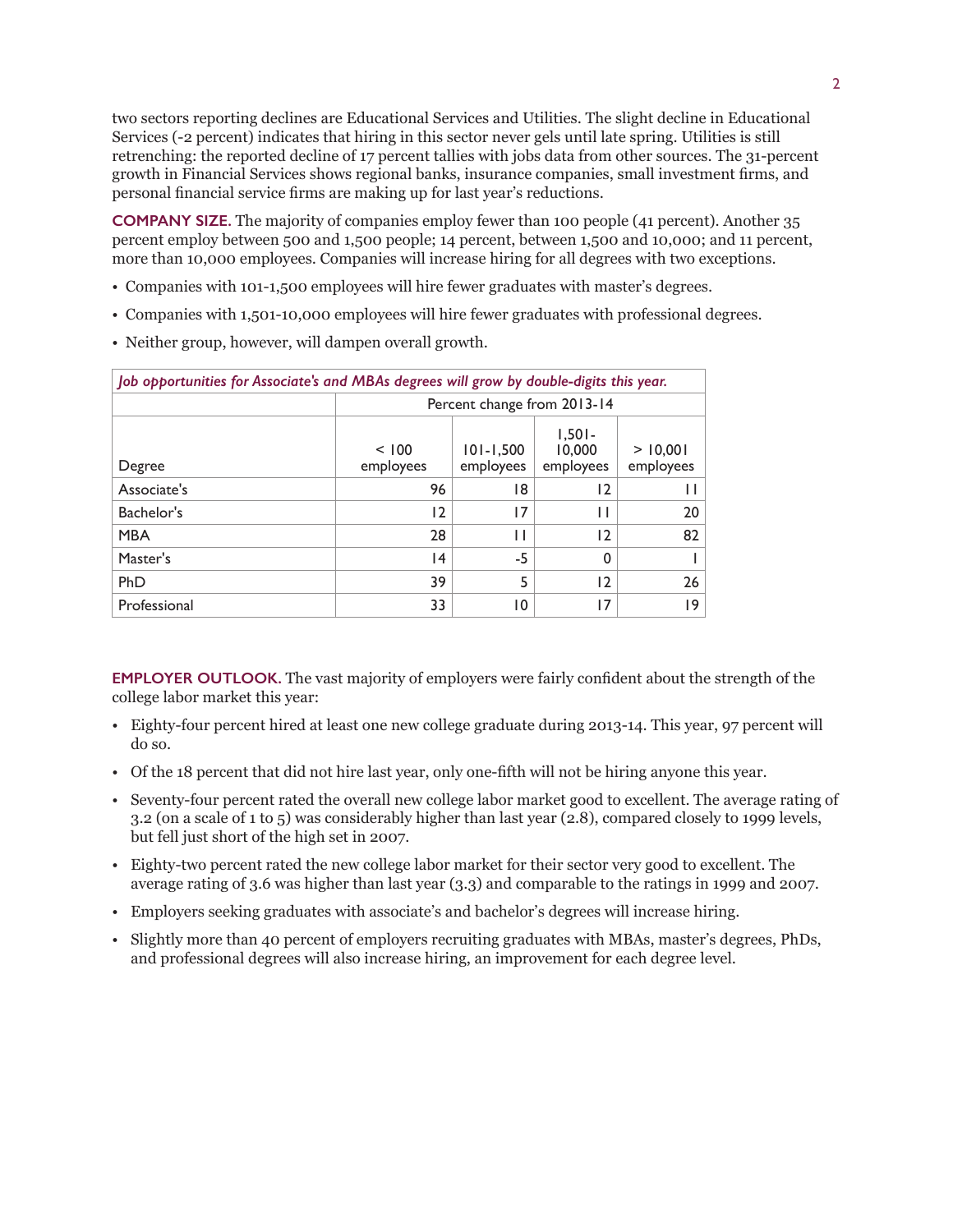| Hiring for MBAs shows the largest gain since 2007. |                           |                                                      |                                |  |  |  |
|----------------------------------------------------|---------------------------|------------------------------------------------------|--------------------------------|--|--|--|
| Degree                                             | <b>Employers</b><br>(no.) | Number of<br>new hires per<br>organization<br>(avg.) | Change from<br>$2013 - 14$ (%) |  |  |  |
| Associate's                                        | 698                       | 12.3                                                 | 19                             |  |  |  |
| Bachelor's                                         | 2,116                     | 43.8                                                 | 16                             |  |  |  |
| <b>MBAs</b>                                        | 638                       | 5.9                                                  | 38                             |  |  |  |
| Master's (MA, MS)                                  | 705                       | 12.5                                                 | $\Omega$                       |  |  |  |
| PhD                                                | 254                       | 7.3                                                  | 20                             |  |  |  |
| Professional (e.g., law, pharmacy)                 | 6                         | 4.2                                                  | 8                              |  |  |  |
| <b>Total hires</b>                                 | 2,191                     | 54.3                                                 | 16                             |  |  |  |

**ACADEMIC DEGREE.** Almost all graduates will find more job opportunities this year.

**RECRUITING TRENDS.** Nearly 2,200 recruiters and hiring managers returned complete data for this section:

- Only 25 percent of respondents had definite hiring plans at the beginning of the academic year.
- Consistent with the past three years, 33 percent have preliminary hiring plans.
- Except for 2011-12, when definite hiring plans soared to 50 percent, fewer and fewer organizations enter the recruiting season with definite hiring plans.

During the next 12 to 18 months, these conditions will drive the recruiting season:

- The season will lengthen commensurately with competition in the college labor market.
- Companies will be recruiting through spring and summer, necessitating more trips to campus.
- Companies may need to broaden their talent pools to find qualified candidates.

The pace of recruiting will be rapid despite the longer recruiting season. Its effects will be felt both on and off campus.

- Many students will be unable to adjust their schedules and accommodate interview requests on short notice. Nor will they like accepting or declining offers in a hurry.
- The normal downtime built into college academic calendars will not provide respite for career center staff responding to increased employer activities.
- Recruiters already burned out by this fall's career-fair fatigue will be stretched thin. They will need to absorb the pressure of expanding campus visits and processing more applicants.

**LABOR MARKET DRIVERS.** These drivers are influencing the college labor market:

- Sixty-six percent of employers indicated growth was very important for their hiring. Growth as an engine of change in both companies and the labor market has reached its highest level since 2008.
- Three years ago employers rarely talked about turnover; workers wanted to keep the jobs they had. This year 45 percent of employers reported turnover is an important consideration in the number of new graduates that they will seek.
- Twenty percent of employers indicated retirement influenced their hiring decisions. The percentage may seem small but represents employers that cannot tap easily into global labor markets (e.g., educational services, government, retail, transportation, and utilities.)